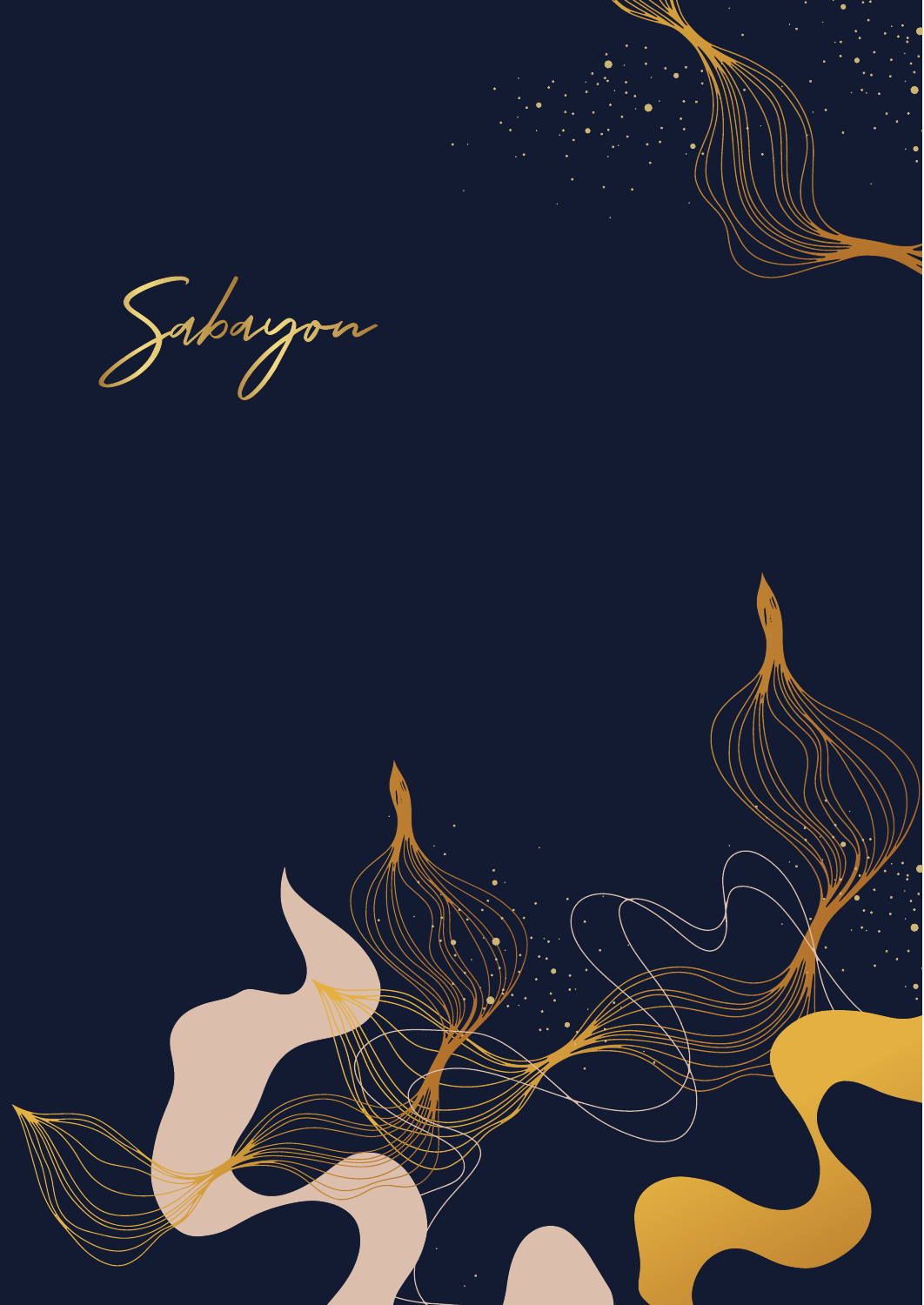## **Le Petit Gourmet**

Our petit gourmet menu gives diners the opportunity to sample the best of our classic and contemporary selections

Amuse Bouche

The Illegal Stroncatura Pasta House Made Spicy Akaushi Beef Nduja | Passata

*or*

Foie Gras Duck Liver | Le Puy Lentil | Granny Smith Apple

La Viande et le Poisson Norwegian Salmon | Tropical Amur Caviar | Organic Eggs Mimosa Asparagus | Edamame | Chive Beurre Blanc

*or*

Canard di Bidor

7 Days Dry Aged Bidor Duck | Braised Endive | Sarawak Pepper | Duck Jus

*or*

Wagyu Beef Cheek Truffle Pomme Purée | Horseradish | Crispy Shallot UPGRADE: Wagyu Tenderloin MB5 | 128 Pommes Anna | Caramelised Carrot Purée | Shaved Truffle | Beef Jus

Sélection de Fromages Cheese Selection Of 4 | Honeycomb | Dry Fruits | Almond | Caramelised Pecan

*or*

Baba Cake Sicilian Pistachio | Catalan Orange | Cameron Highlands Japanese Chitose Strawberry Yoghurt | Marsala Sabayon

Mignardises

**3 Course Menu | 378 3 Sommelier Selections Wine Pairing | 128**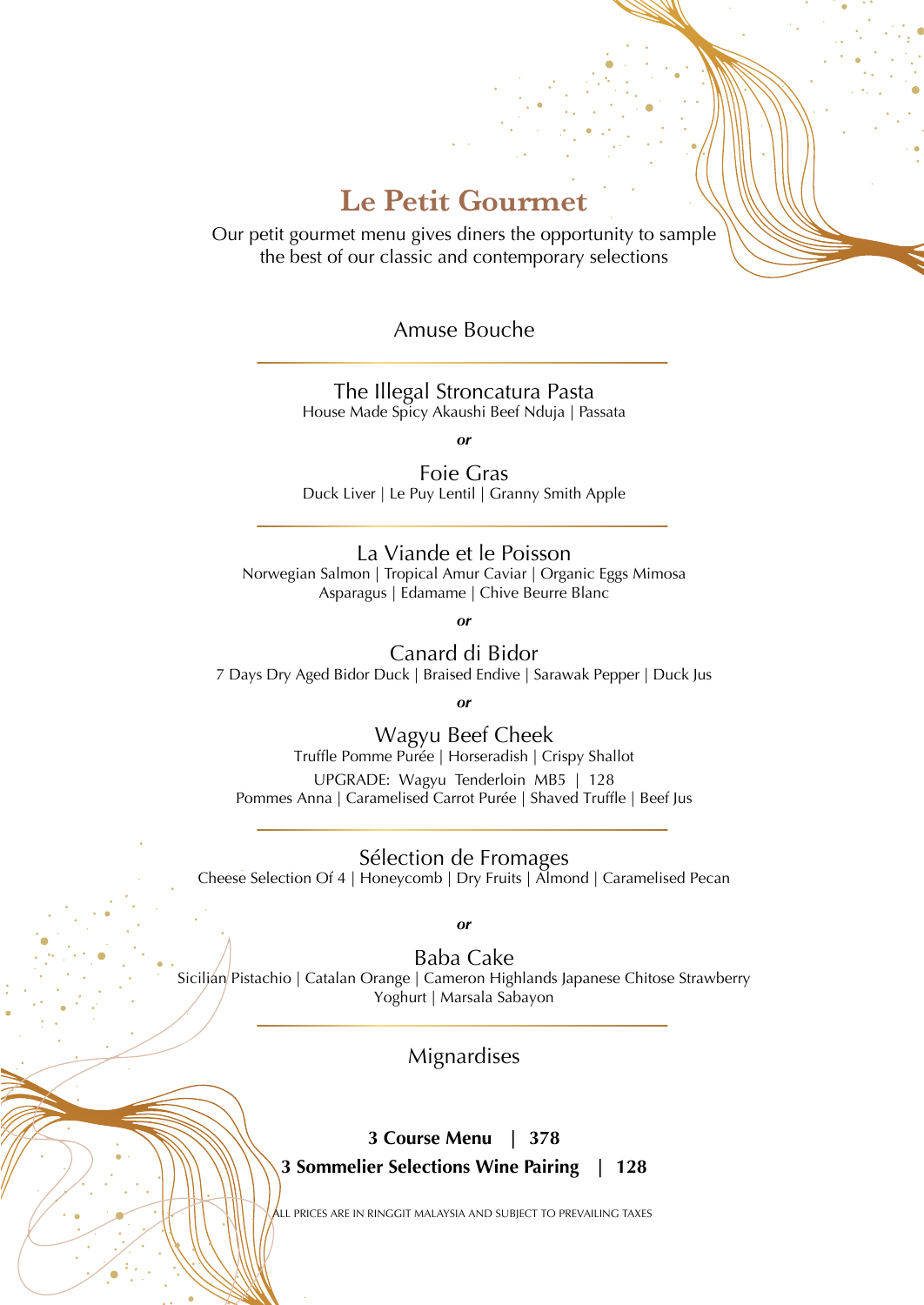## **Classic Revisit Menu**

Our classic menu is a revival of the timeless dishes that Sabayon is known for and pays reverent yet inventive homage to the rich classic haute cuisine

Amuse Bouche

Tartare Terre et Mer Black Angus Beef Tartare | Sea Urchin

Foie Gras Duck Liver | Le Puy Lentil | Granny Smith Apple

Yuzu Sorbet

#### La Viande et le Poisson

Norwegian Salmon | Tropical Amur Caviar | Organic Eggs Mimosa Asparagus | Edamame | Chive Beurre Blanc

*or*

Canard di Bidor 7 Days Dry Aged Bidor Duck | Braised Endive | Sarawak Pepper | Duck Jus

*or*

Wagyu Beef Cheek Truffle Pomme Purée | Horseradish | Crispy Shallot UPGRADE: Wagyu Tenderloin MB5 | 128 Pommes Anna | Caramelised Carrot Purée | Shaved Truffle | Beef Jus

Baba Cake

Sicilian Pistachio | Catalan Orange | Cameron Highlands Japanese Chitose Strawberry Yoghurt | Marsala Sabayon

Mignardises

**5 Course Menu | 538 4 Sommelier Selections Wine Pairing | 168**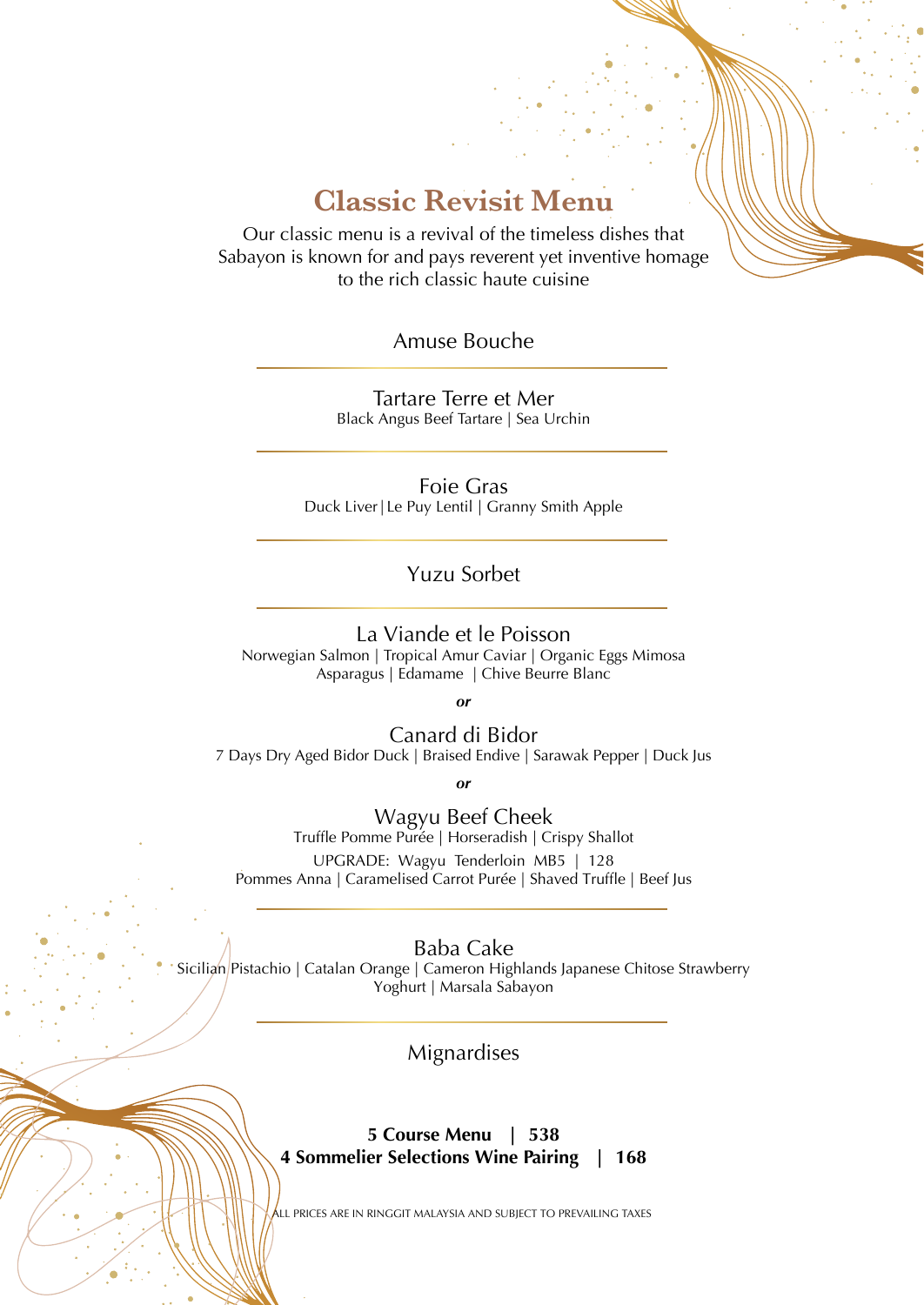## **Sensory Menu Tribute to Chef's Memories**

A sensorial journey of tastes and textures evoking Chef Federico Michieletto and Chef Jonathan Heng's personal memories, ending in a sweet tribute to the legendary Chef Alain Passard

## **Local**

Caviar Egg Toast Tropical Amur Caviar | Toast | Organic Kampung Eggs Confit

## **Pure**

Hokkaido Scallop Crudo Colatura di Alici | Momotaro Tomato Confit | Salmon Roe | Caviar

## **Illegal**

The Stroncatura Pasta House Made Spicy Akaushi Beef Nduja | Passata

#### **Asli**

Lemon Compote | Madu Kelulut

## **Memory**

Cod Baccala Potato | Vongole | Ebi | Italian Parsley

#### **Fragrance**

Lamb Green Peas | Edamame | Zucchini | Chamomile

### **Tribute**

Tarte aux Pommes Frangipane | Tahitian Vanilla Gelato (Apple Tart Inspired by Chef Alain Passard)

## **Mignardises**

**7 Course Menu | 758 6 Sommelier Selections Wine Pairing | 228**